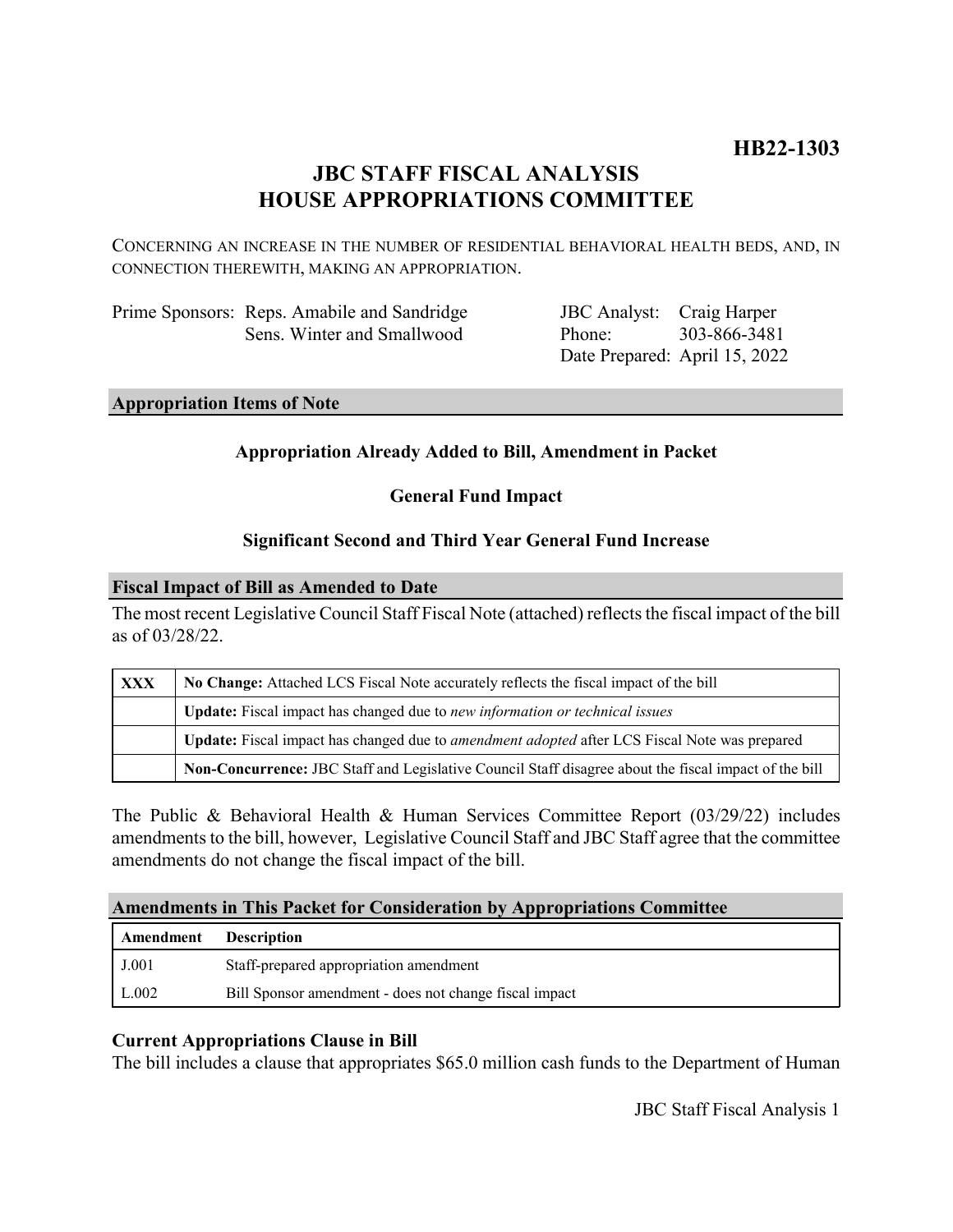# **HB22-1303 JBC Staff Analysis**

Services for FY 2022-23. This appropriation is from the Behavioral and Mental Health Cash Fund, and the money originated as federal funds from the American Rescue Plan Act. However, that appropriation does not align with the required appropriation as identified in the fiscal note, nor does it provide authority for the Department to spend that appropriation through FY 2023-24, as assumed in the fiscal note.

# **Description of Amendments in This Packet**

**J.001** Staff has prepared amendment **J.001** (attached) to replace the existing appropriation clause with a provision making appropriations totaling \$41,900,316 (including \$91,938 General Fund) to three different departments, as shown in the following table. The cash funds appropriations to the Department of Human Services are from the Behavioral and Mental Health Cash Fund, originating as federal funds from the American Rescue Plan Act, and are made available to the Department through December 30, 2024. The table also shows the FTE assumptions for both FY 2022-23 and FY 2023-24.

| H.B. 22-1303 NET CHANGE IN APPROPRIATIONS BY DEPARTMENT |                              |                               |                             |                                       |                         |                        |                        |  |
|---------------------------------------------------------|------------------------------|-------------------------------|-----------------------------|---------------------------------------|-------------------------|------------------------|------------------------|--|
| <b>DEPARTMENT</b>                                       | <b>TOTAL</b><br><b>FUNDS</b> | <b>GENERAL</b><br><b>FUND</b> | <b>CASH</b><br><b>FUNDS</b> | <b>REAPPROPRIATED</b><br><b>FUNDS</b> | FEDERAL<br><b>FUNDS</b> | FY 22-23<br><b>FTE</b> | FY 23-24<br><b>FTE</b> |  |
| Human Services Operating                                | \$31,022,771                 | \$0                           | \$31,022,771                | \$0<br>\$0                            |                         | 10.3                   | 84.3                   |  |
| Human Services Capital Construction                     | 10,683,678                   | 0                             | 10,683,678                  |                                       |                         | 0.0                    | 0.0                    |  |
| Personnel                                               | 9,992                        |                               |                             | 9.992                                 |                         | 0.0                    | 0.0                    |  |
| Health Care Policy and Financing                        | 183,875                      | 91.938                        |                             |                                       | 91.937                  | 1.8                    | 2.0                    |  |
| <b>TOTAL</b>                                            | \$41,900,316                 | \$91,938                      | \$41,706,449                | \$9,992                               | \$91,937                | 12.1                   | 86.3                   |  |

**L.002** Bill Sponsor amendment **L.002** (attached) adds statutory language to the bill clarifying that appropriations from the Behavioral and Mental Health Cash Fund to the Department of Human Services for FY 2022-23 are available to the Department until December 30, 2024. Amendment J.001 (above) assumes that the appropriations will be available through that date, and L.002 does not require further adjustments to the appropriations.

In order to align with the most recent fiscal note, the Committee should adopt amendment J.001 regardless of whether or not it adopts amendment L.002.

### **Points to Consider**

### *General Fund Impact*

The Joint Budget Committee has proposed a budget package for FY 2022-23 based on the March 2022 Legislative Council Staff revenue forecast. The budget package includes two set-asides:

- \$40.0 million General Fund for bills that create ongoing obligations; and
- \$900.0 million General Fund for bills that create one-time obligations in FY 2022-23.

The \$40.0 million *appropriations* set-aside includes an additional \$6.0 million General Fund to provide a 15.0 percent General Fund reserve for those appropriations. The \$900.0 million *obligations* set-aside does not include an additional amount for a General Fund reserve and, assumes, but does not require, that obligations be addressed through statutory transfers rather than appropriations.